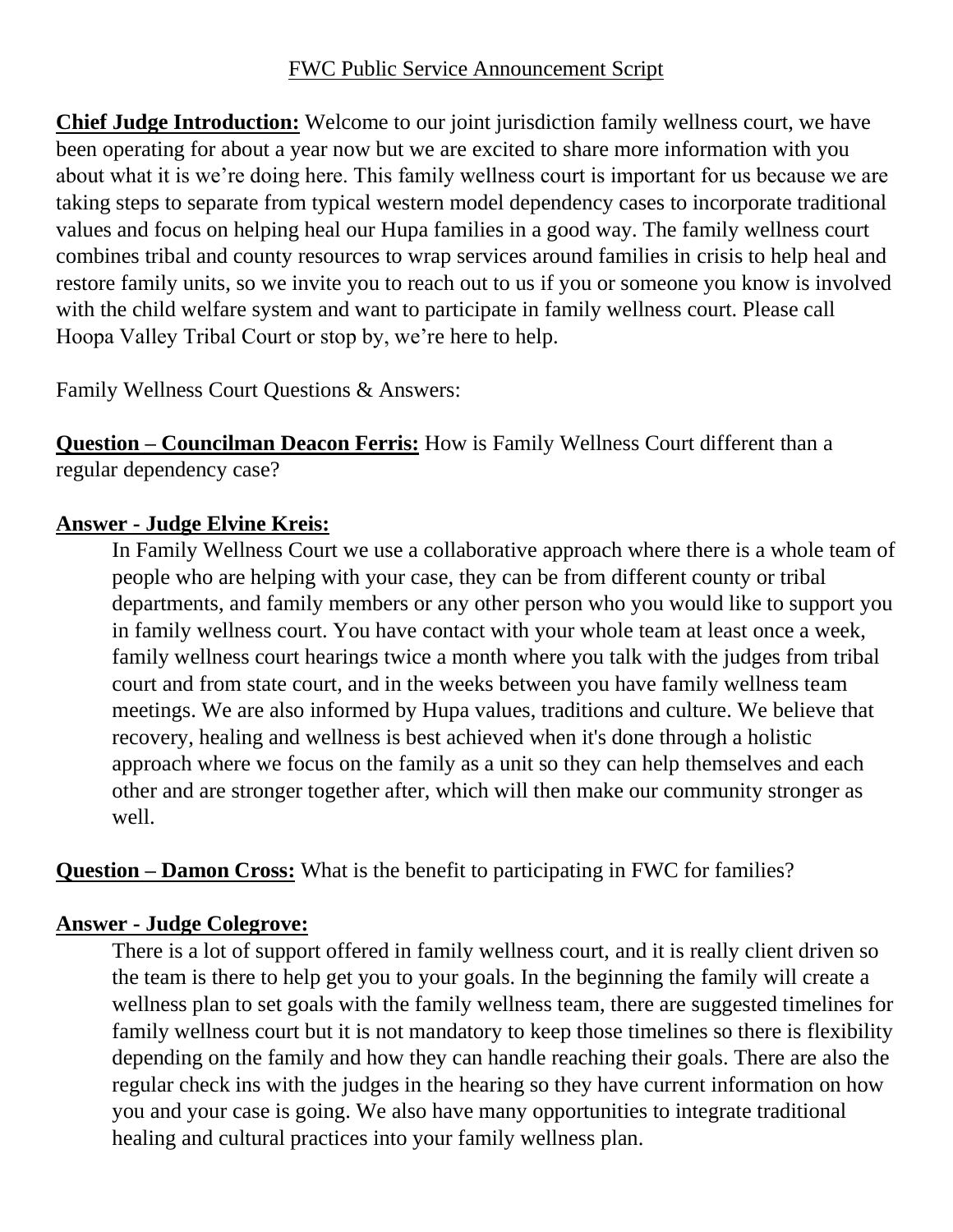# **Question – Merris Obie:** Will I get my kids back faster?

### **Answer - Judge Elvine Kreis:**

The goal of family wellness court is to have families reunified within 12 months of starting the family wellness court process, but it is not a guarantee that you will get your kids back faster. We want to make sure that parents have all the tools and skills they need to successfully reunify with their kids and keep it that way so we don't want to force a timeline that will be harmful for the family later. The intensity of the program and more frequent contact with participants naturally leads to faster reunification when participants are fully engaged.

**Question – Councilman Ferris:** Does the parent need to be living in Hoopa in order to participate?

### **Answer – Ashtyn Colegrove:**

No, they do not need to be living in Hoopa in order to participate. We are a joint jurisdiction court so if you live in Eureka or the surrounding towns you can attend court and wellness team meetings in Eureka (when we are able to have court in person again).

**Question – Damon Cross:** Who is on the Family Wellness Court team?

### **Answer - Judge Ferris:**

The family wellness team can be anyone who would help in your recovery and wellness journey. Currently we have tribal social workers and county social workers, mental health clinicians, case managers, K'ima:w behavioral health staff, two-feathers staff members, court staff members, and the judges from tribal court and Humboldt County Superior Court in addition to the participants. We can add family and community members to the team as well if the participants tell us who they would like to be a part of their wellness team. There is the possibility to add staff from other fields that would be helpful for the participants in their recovery and wellness journey as well.

**Question – Boyd Ferris:** How long is Family Wellness Court?

### **Answer – Ashtyn Colegrove:**

Family wellness court is usually one to two years, but it is really family driven and we want to make sure they have all the tools to reunify and keep their kids without having to go through removal and the court process again so the timeline can be flexible if necessary to make sure they are ready.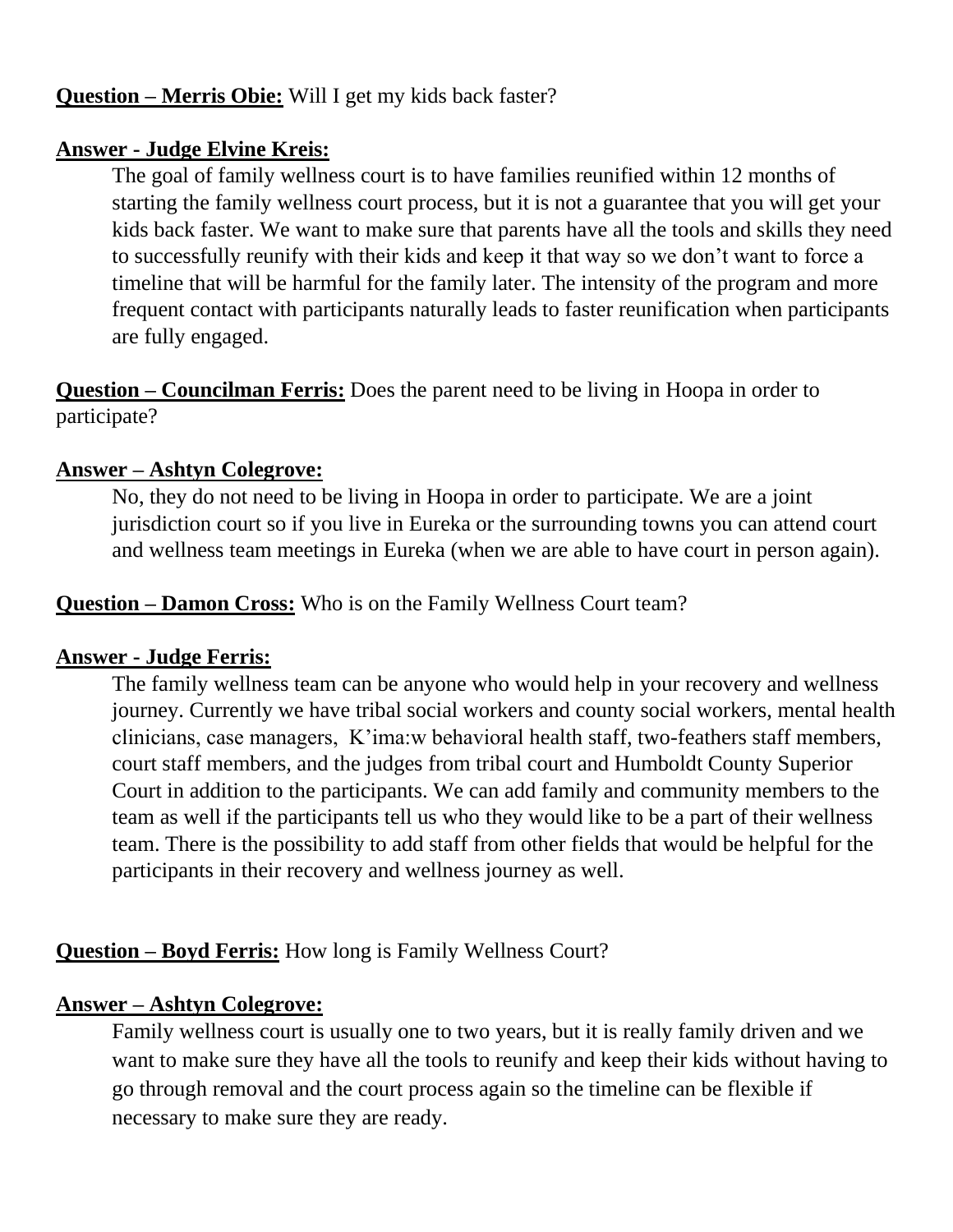# **Question – Merris Obie:** How frequent are court hearings?

## **Answer – Scott Anderson:**

We have court hearings two times each month on the first and third thursday. There are family wellness team meetings in the weeks in between court so you have constant contact and support from your wellness team.

# **Question – Councilman Ferris:** Who decides if I can be in Family Wellness Court?

# **Answer – Ashtyn Colegrove:**

If you want to join the family wellness court your attorney and the family wellness team can make recommendations but it is up to the team and the judges in the end.

# **Question – Damon Cross:** How do I get into FWC/who do I call?

## **Answer – Ashtyn Colegrove:**

Anyone can refer a family to the family wellness court, including yourself, by contacting child welfare services. Once the referral is made then the social worker will hold a team meeting with tribal and county social workers to decide if the family will benefit from family wellness court and recommend the family to the judges who have the final decision, the family can opt in to the family wellness court at the initial hearing. If you have an open case with child welfare services already then there is the option to transfer into family wellness court as well.

If you have questions about eligibility you can contact the court coordinators at tribal or county court as well who can help in starting the process of joining the family wellness court.

**Question – Boyd Ferris:** Do I have to do my treatment at a certain program?

# **Answer – Scott Anderson:**

One of the first goals of family wellness court is recovery, but we don't specify where you have to do the treatment program just that you go and complete the program.